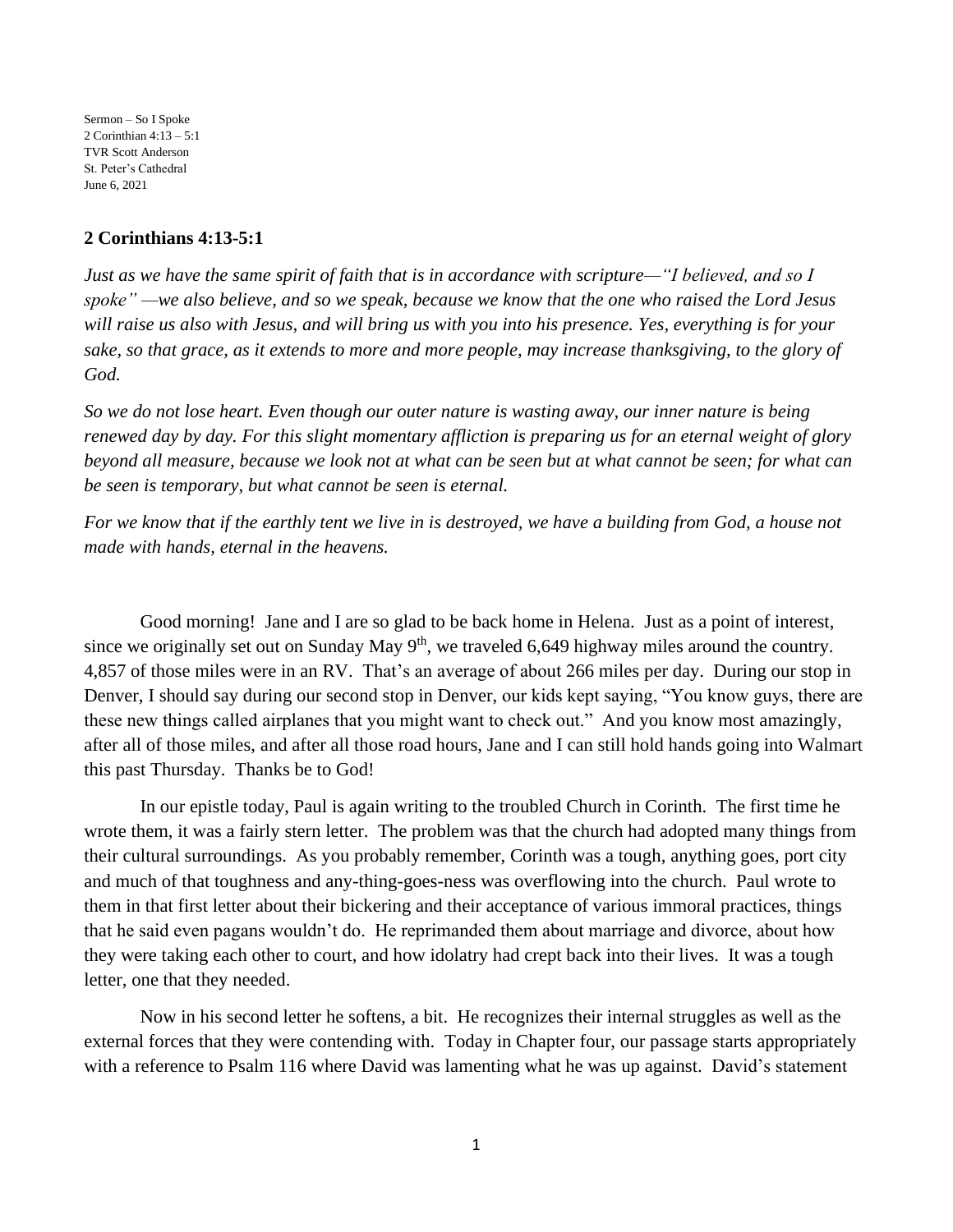was one of keeping the faith. He wrote, "I believed, even when I spoke…that I am greatly afflicted [by those around me]," even going as far as to say that all of mankind were liars.

And so, Paul takes David's words and uses David's faithfulness to show the Church in Corinth that they too, even in their affliction, can recognize, and hold on to, the same thing, the same recognition of faith that David did. It is an uplifting call to them to not lose heart, even in their struggle. He encourages them not give in to their context or even their own mistakes. Instead use those struggles and mistakes as tools that will serve to point them forward to a place where the eternal weight of glory through God's grace will bring them to an amazing place, a place not worthy of even the slightest comparison to what they will be shedding.

Did you hear that in Paul's words? When things around them are wasting away, even their physical bodies, remember, he tells them, that those outward things are not what it is all about, at least not to start. It is the inward that they need to be concerned about. It is the inward that is being renewed, day by day. Don't lose sight of that, he is telling them. Don't lose sight of the things that are not seen because they are letting the worldly things, the physical things, that are so prominent in their line of sight, to block their vision. He is encouraging them to shed the things that are perishing while holding on to the things that will endure. Once they do that, they will then be able to bring the eternal to bear on the transient, first within ourselves and then within the world. It is a great effort by Paul to uplift them and to call them forward. Don't get bogged down. Remember what we are all about. Remember who we are all about.

But I also think that Paul is adding another dimension to David's words. David was saying that he believed, his belief never waned, even when he lamented his affliction. His lamenting never caused him to let loose of the promise. And in that, David asks what he should now render as a response to all his blessings.

Paul is not missing that, but he is adding that even in our affliction, we let our belief speak, come what may. I can imagine Paul thinking back to the road to Damascus and what came after. "I believed, and so I spoke." And now we believe; we, faithful Corinthians; we, God's church in the world; we, St. Peter's Cathedral in Helena, MT; we too must let our belief speak. We too must point beyond the things that are seen to the things unseen, eternal in the heavens. We too must speak Christ for our time, with all his love and all his challenge to us. We too must speak the eternal truths of Heaven into our existence, our world, our communities, into our own lives, which were made for those very truths.

So, are we ready for that? Are we ready to speak? And if we are, what does that look like?

Well, when it comes to sharing our faith, God has given followers of Christ a complex voice. When we speak, when we give witness to our faith, we do so in many different way, but there are three come to mind for me this morning.

The most obvious is that we use our actual voice. We talk about Jesus. We acknowledge the sacrifice on the cross and the amazing resurrection on Easter morning. In love, we share God's love, both the freedoms and the boundaries for the life God created us for. I know…the world says that we